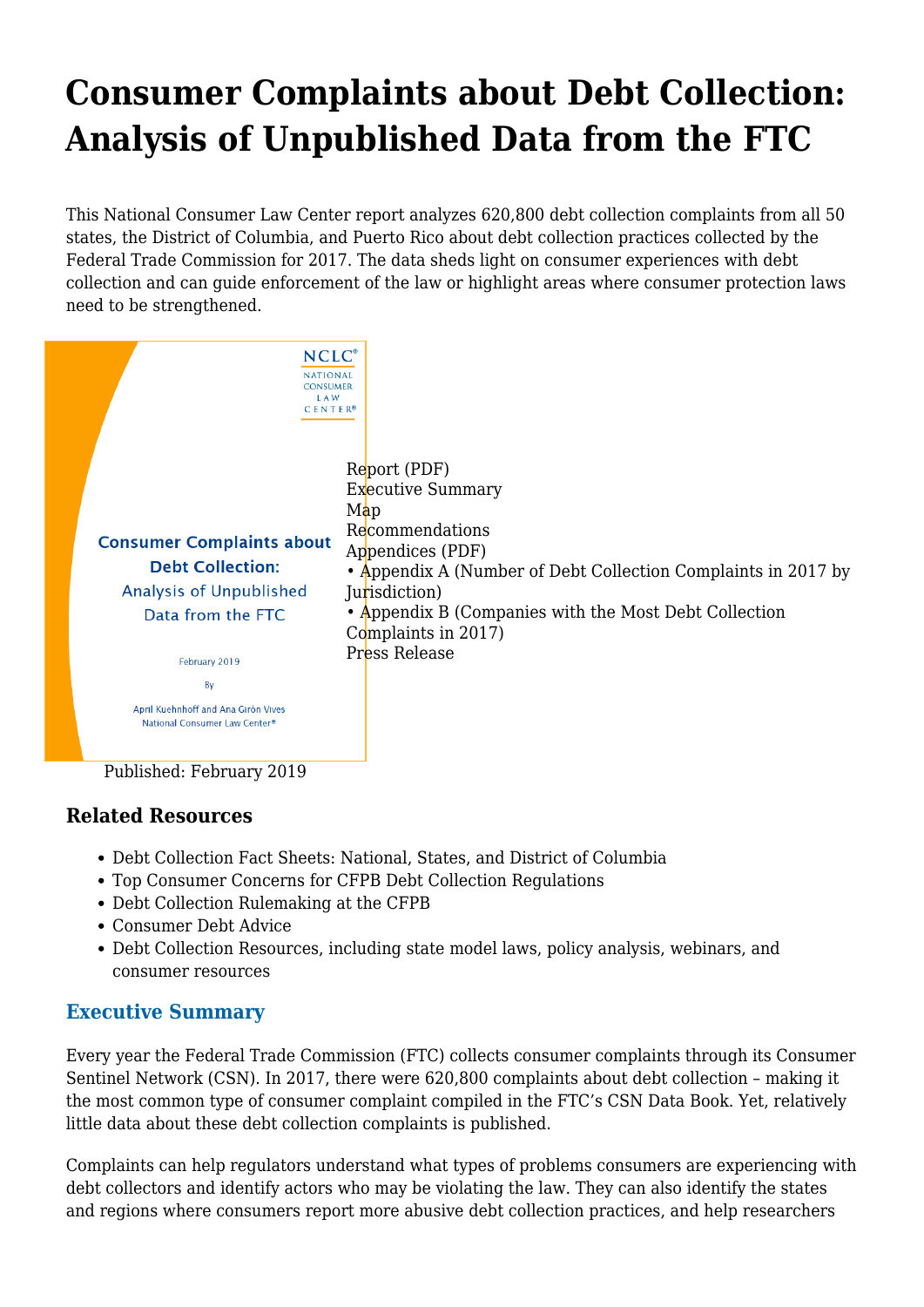identify factors that lead to these problems. Additionally, with the Consumer Financial Protection Bureau's (CFPB) ongoing debt collection rulemaking, CSN complaint data offers another opportunity to learn about consumer experiences with debt collection.

<span id="page-1-0"></span>This National Consumer Law Center report analyzes complaints about debt collection practices collected by the FTC in 2017. It contains some information that has never been published, which was obtained through Freedom of Information Act (FOIA) requests.





Source: Data about the number of CSN debt collection complaints reported in 2017 for all 50 states, Puerto Rico, and Washington D.C. was produced to NCLC by the FTC on May 29, 2018 in response to a FOIA request. Complaints per 100,000 people were calculated using 2017 population data from the U.S. Census Bureau and the number of debt collection complaints.

## **Key Findings**

- Consumers make hundreds of thousands of complaints about debt collection practices every year.
- Since 2015, debt collection complaints have been the most common type of consumer complaint reported in the CSN Data Book. From 2008 to 2014, it was the second most common type of complaint.
- Seven out of the ten states with the highest per capita number of debt collection complaints in 2017 are in the South, one is in the mid-Atlantic, one is in the Midwest, and one is in the West.
- Eight out of the ten states with the highest per capita number of debt collection complaints in 2017 had a higher percentage of residents with debts in collection reported on their credit reports than the 33% share for the nation as a whole.